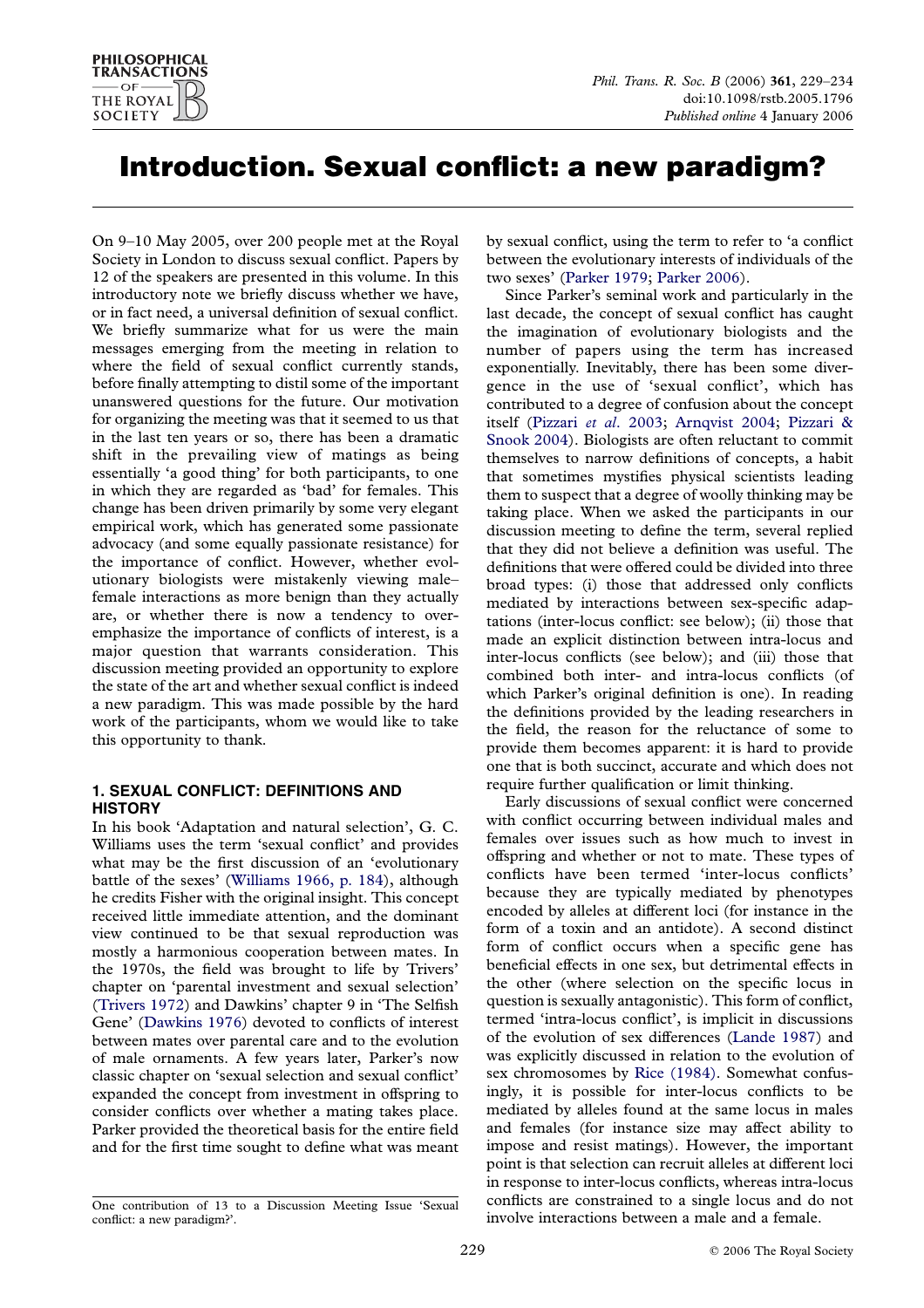A number of definitions of sexual conflict cleverly cover both these forms of conflict, and it was these types of definition that we mainly received from our meeting participants. These include Parker's original [\(Parker 1979\)](#page-5-0) definition (above) as well as: 'when the optimal value of a trait differs between the two sexes'; 'when one sex evolves a trait that does not maximize the fitness of the other sex'; 'the load created by disruptive selection between the sexes on fitness related characters'; and so on. It is possible to quibble over aspects of all these definitions, but our view is that all of them are essentially accurate and are admirable in their economy and scope. However, what these pithy definitions really have in common is that they are, to some extent, incomplete. To fully understand them and their implications, the reader needs to think carefully about the meaning of each word, and it is noteworthy that all such definitions were accompanied by several lines of explanation about the implied meanings of the terms involved. Our view is that the study of sexual conflict in all its forms is probably not well served by a search for a perfect definition, even though this may be an engaging intellectual and semantic pursuit. Definitions can constrain as well as clarify and the search for precise definitions can end up wasting time, as has arguably been the case in relation to species definitions. Also, inadvertent exclusions and logical errors made in attempting to formulate definitions can create yet more confusion.

The original concept of sexual conflict had its genesis in a time when sexual reproduction was viewed as a harmonious venture. In relation to inter-locus conflicts, we are now aware that any interaction between individuals that are not clonally related involves conflicts of interest, and that situations where these conflicts are completely avoided may never occur in nature. The wonder is not only that there are conflicts between individuals of different sexes, but that the benefits of sexual reproduction are apparently sufficiently large (at least at some point in evolutionary time) to allow it to evolve. In relation to intra-locus conflicts, the fact that the same alleles find themselves in such different genetic and phenotypic backgrounds makes it inevitable that the direction of selection will frequently be different in one carrier relative to another. This may be because individuals are of opposite sexes or because they are of different ages or in different environments. We suggest that it is important for researchers to be explicit about the exact nature of the genetic conflict they are describing. In this context, it seems useful to make the distinction between intra-locus and inter-locus conflicts. Also, it is important to distinguish between the potential for conflicts of interest, whether they actually occur and if so, their magnitude, before proceeding to discuss the selection created by adaptive genetic variation resulting from such conflicts. For instance, intra-locus sexual conflicts can be resolved through the evolution of sex limitation, so an allele that in theory is under antagonistic sexual selection, may completely escape such selection through not being expressed in the 'wrong' sex. The potential for conflict is ubiquitous. It is when such conflicts result in selection that is sufficiently strong to drive evolutionary change that this potential is realized.

2. SEXUAL CONFLICT: THE STATE OF THE FIELD Given that the existence and evolutionary potential of sexual conflict was laid out in the 1970s (see *§*1), it is puzzling that empirical investigations on this topic have become common only relatively recently. Some approaches such as the genetic manipulations used by Rice and colleagues, and the molecular data and approaches utilized by Swanson et al. have been contingent on technological advances. However, for theoreticians and researchers using comparative techniques and life-history investigations of costs and benefits, the reason for the delay in realizing the potential importance of sexual conflict is less clear. One suggestion is that because the operation of sexual conflict may be entirely cryptic, it was simply not apparent to empiricists, and existed only as an interesting but untested theoretical possibility. It was perhaps only with the advent of techniques in which it was possible to perturb the balance of interests between mates (e.g. [Rice 1992,](#page-5-0) [1996](#page-5-0)) that sexual conflict as a phenomenon was revealed and its evolutionary potential became apparent. It also seems likely that earlier observations were interpreted according to a prevailing mind-set, and that greater acceptance of new ideas has led to a genuine shift in the dominant paradigm, with researchers seeing conflict where before it would have been ignored.

It was clear from the meeting that our thinking about sexual conflict has become more sophisticated and that empirical tests of theory continue to provide new insights [\(Arnqvist & Rowe 2005\)](#page-5-0). Here we highlight a few areas discussed at the meeting where there has been clear progress since Parker's seminal [\(Parker 1979\)](#page-5-0) paper. We have attempted to synthesize views presented in talks and discussed with participants, but inevitably have our own biases.

# (a) The costs of conflict

Following the work of several authors ([Johnstone &](#page-5-0) [Keller 2000](#page-5-0); [Hosken](#page-5-0) et al. 2003; [Morrow](#page-5-0) et al. 2003; [Lessells 2005](#page-5-0)), it is clear that the harm inflicted on females by their mates can come about in several ways. It may be divided up into: (i) the fitness disadvantage due to an individual being shifted away from its optimum value for a trait over which conflict occurs (the 'shared trait' [\(Rowe & Day 2005](#page-5-0)) or 'conflict trait' [\(Lessells 2006\)](#page-5-0), an example might be the energetic costs to females of mating more frequently than is optimal; and (ii) harm which reduces fitness through direct effects on traits that are not subject to sexually antagonistic selection, for instance female lifespan may be reduced by seminal fluid chemicals, but lifespan is not actually a trait over which there is any conflict of interest. This second type of harm can be further divided into 'adaptive harm', where it is the costs of the harm inflicted that leads to a female changing the value of the shared trait, and 'collateral harm' which is a negative side effect in one individual of a conflict driven adaptation in another. Collateral harm is under directional selection to be reduced in both sexes, but persists because the beneficial effects of the adaptation to individuals of one sex outweigh the costs. This type of harm has been called 'pleiotropic harm' ([Morrow](#page-5-0) et al[. 2003](#page-5-0)); however, as [Lessells \(2006\)](#page-5-0) points out, this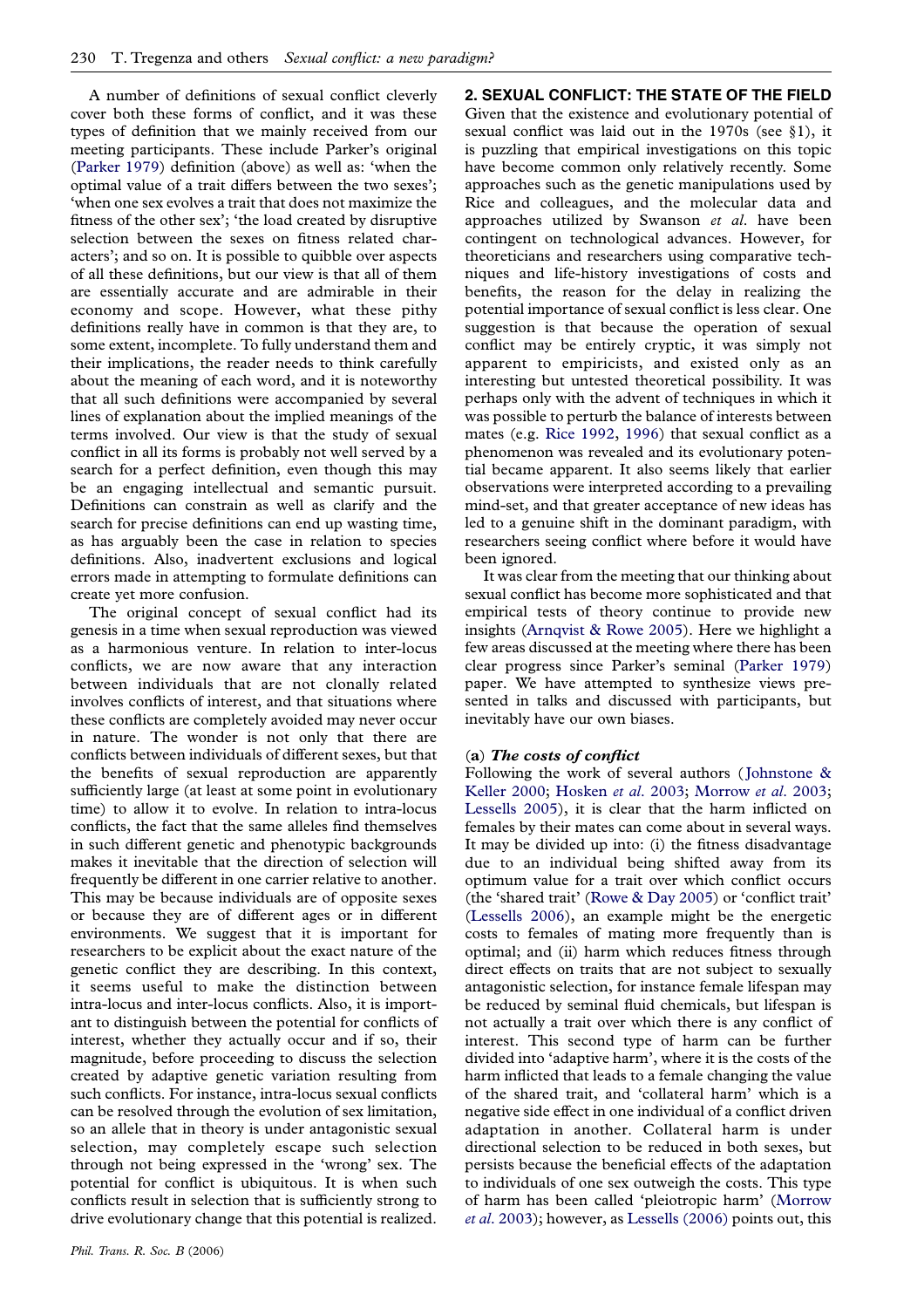term is misleading, since manipulation of the trait through the direct effect of harm is also a pleiotropic effect of the harm. In addition to these costs of sexual conflict, populations also suffer the costs of bearing conflict traits. Sexually antagonistic coevolution takes place against a backdrop of directional selection to reduce harm to females and to reduce the costs of adaptations and counter-adaptations to both sexes.

# (b) Coevolutionary and non-coevolutionary responses to conflict

Part of the excitement over sexual conflict stems from the potential for antagonistic selection to drive coevolutionary arms races between the sexes. However, [Lessells \(2006\)](#page-5-0) points out that in addition to coevolution, manipulative traits are likely to have pleiotropic effects that are not beneficial to either mating partner and which will lead to selection for palliative adaptations that are not under antagonistic selection and which may be beneficial to both sexes. It is also likely that female counter-adaptations that shift the value of the conflict back to where it had been before an earlier male adaptation may frequently fail to completely remove costs imposed by the male adaptation. For instance, males might evolve a chemical that increases female oviposition rate, but reduces lifespan. Females may then evolve a counter-adaptation that reduces the sensitivity of their oviposition control system to the male chemical. This would ameliorate the harm due to the change in the shared trait, but the poisonous effect of the male chemical would remain. Hence, the 'evolutionary dance' that has been used as a metaphor to describe the process of sexually antagonistic coadaptation ([Rice 1998](#page-5-0)) may be better regarded not simply as a couple moving across a dance floor, but as a couple who leave a trail of destruction that they must negotiate as they move around.

# (c) Using population comparisons to understand sexual conflict

Inter-sexual coevolutionary arms-races are expected to result in unpredictable evolutionary trajectories, because there are many possible adaptations and counter adaptations and the direction of evolution is likely to depend on the chance occurrence of mutations. Hence, there is a prediction that if you cross populations that have been isolated from one another you should expect to see interactions between male and female genotypes affecting traits that are exposed to sexually antagonistic selection. There have now been a number of studies in which this population cross approach has been utilized (Clark et al[. 1999](#page-5-0); [Andres & Arnqvist 2001](#page-4-0); [Hosken](#page-5-0) et al. 2002; [Nilsson](#page-5-0) et al[. 2002,](#page-5-0) [2003;](#page-5-0) [Attia & Tregenza 2004](#page-5-0); [Fricke &](#page-5-0) [Arnqvist 2004\)](#page-5-0) culminating in the study presented by Long et al[. \(2006\).](#page-5-0) However, there seems to be a general consensus that the existence of interactions between male and female genotypes over shared traits, or even the finding that females have higher fitness when mating with males from their own population, cannot be considered diagnostic of sexual conflict (Rowe et al[. 2003](#page-5-0)). Although this approach was initially claimed as a powerful tool for examining coevolution between male and female mating signals, it is now clear

that sexually antagonistic evolution should not be expected to produce any particular pattern, and as Long et al[. \(2006\)](#page-5-0) show, that substantial variation in the outcome of crosses between the same populations can occur between experimental blocks for no obvious reason. Future experiments of this type are unlikely to offer substantial insights unless they are based on better understanding of the proximate causes of genotypic differences in inter-sexual interactions and how these affect fitness.

(d) Evidence for coevolution and rapid evolution Empirical work on sexual conflict continues apace. The rapid evolution of male accessory gland proteins (Acps) and female reproductive proteins in Drosophila melanogaster remains the best-studied system to date in sexual conflict. New approaches, including large-scale screens to detect associations between different Acp variants and the performance of males bearing those variants in sperm competition assays ([Fiumera](#page-5-0) et al. 2006), are providing new insights into this system. Fiumera and colleagues' work reveals some significant, and sometimes antagonistic, associations between Acp alleles and performance as either the first or second mate of a female. Tests for association between allelic variants of Acps and Acp expression levels and a male's ability in sperm competition reveal that allelic variation seems to be generally more closely related to sperm competition phenotype than does Acp expression level, but how robust this result is and why this should be the case are avenues for future study. Intriguingly, there is some functional similarity and cross-reactivity between D. melanogaster Acps (e.g. the sex peptide, Acp 70A) and sex peptide in moths (e.g. HezPSP). This implies that seminal fluids are hijacking physiological pathways regulating female reproduction that are conserved across taxa. Future development of genomic and post-genomic techniques will hopefully allow detailed examination of gene function to be expanded to nonmodel species such as moths. This may shed some light on why seminal factors have been found to be both very rapidly evolving and yet conserved across very distantly related groups ([Wedell 2005](#page-5-0)). Simply finding rapid evolution is not evidence for sexual conflict, future studies need to demonstrate a relationship between costs to females and the rate of evolution of potentially manipulative substances such as Acps.

## (e) Direct costs versus genetic benefits

There has been considerable debate over the last few years about whether females mating with manipulative males suffer a loss of fitness or whether they actually gain overall, because costs of mating are more than balanced by indirect genetic benefits accrued to their offspring. This issue has now been tackled both theoretically (e.g. [Kirkpatrick 1996;](#page-5-0) [Cameron](#page-5-0) et al. [2003](#page-5-0)) and empirically (Rice et al[. 2005\)](#page-5-0). The general consensus of this meeting seemed to be that indirect genetic benefits surely exist, but that they are probably not sufficiently large to offset the large direct costs that can be incurred by females. It is also noteworthy that discussion of indirect benefits has been somewhat lopsidedly dominated by possible benefits of having manipulative sons, with little consideration of possible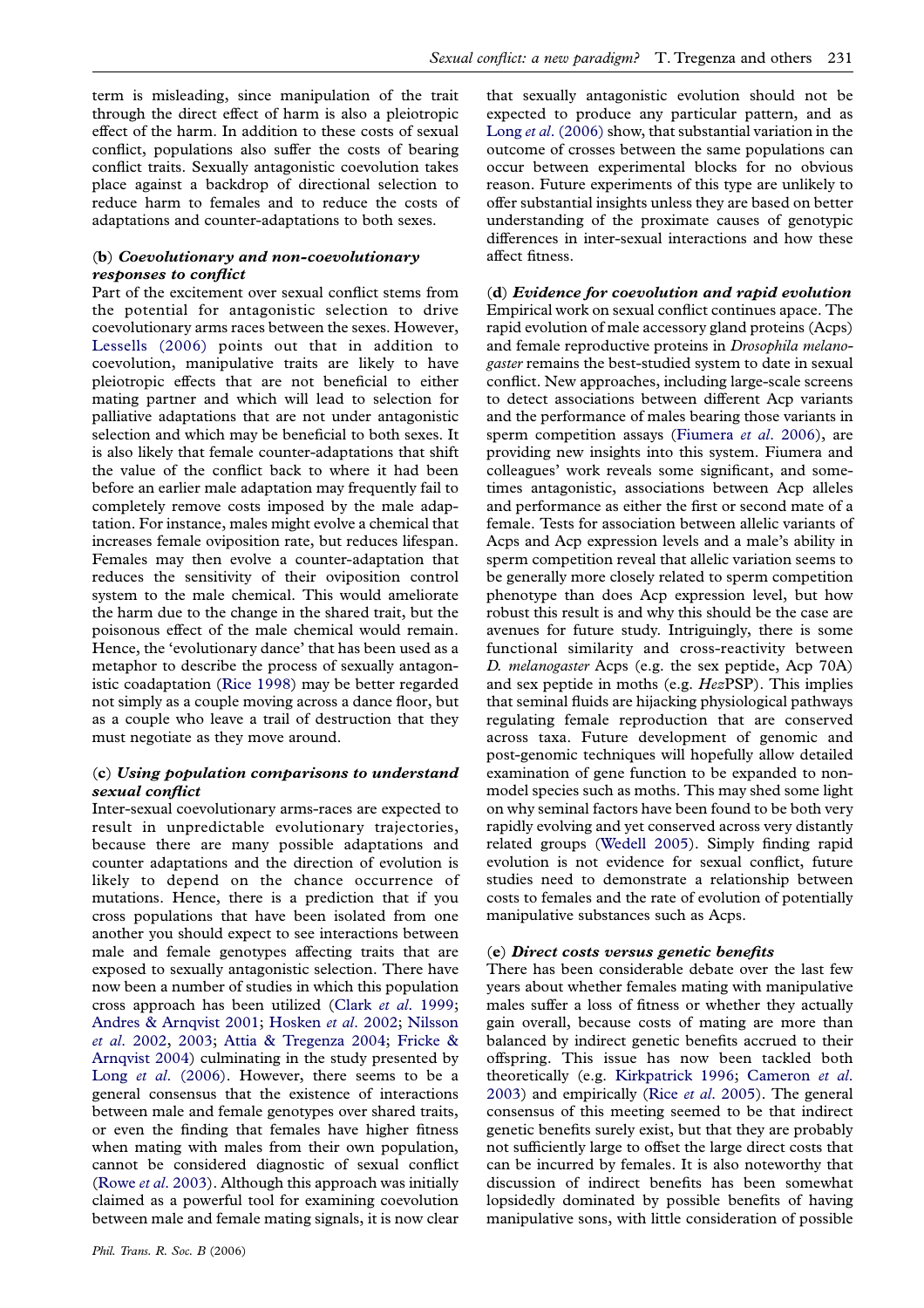costs of having daughters that are less resistant to males. Further measurement of the magnitude of both sets of costs is needed to allow a more informed debate, and this issue looks set to rumble on.

# 3. FUTURE RESEARCH

### (a) Evidence for coevolution

As discussed above and by [Lessells \(2006\)](#page-5-0), a distinction can be made between coevolutionary adaptations and those that simply ameliorate the negative effects of adaptations to conflict but which do not directly affect shared traits. For instance, a male seminal chemical that reduces female re-mating will create selection for a coevolutionary adaptation in females to re-mate more readily, but it may also have the side effect of reducing female lifespan, creating selection for immunity to this toxic effect. Increased re-mating by females will increase selection on males to reduce it again, whereas immunity to toxicity will not drive coevolution, because it is in the interests of both mating partners. This distinction is important because coevolutionary adaptations and counter-adaptations have the potential to drive perpetual evolutionary change, whereas palliative adaptations do not. More data are needed on the types of adaptation that occur in response to sexual conflict and on their fitness implications for both sexes. These data could reveal whether coevolution is retarded by the build up of negative side effects of conflict adaptations. Additionally, they could throw light upon the extent to which the trajectory of conflictdriven evolution is determined by its past history as opposed to random variation due to the availability of new mutations. It would also be very interesting to know the relative importance of standing genetic variation and new mutations in providing fuel for conflict arms-races.

## (b) Sexual conflict and population ecology

There comes a time in the development of any field of evolutionary biology when it becomes possible to consider how insights into evolutionary dynamics will affect population ecologies. It is clear that for sexual conflict, this point has arrived. There is already evidence from various taxa that ecological parameters such as colony size affect male adaptations to sperm competition (e.g. [Pitcher](#page-5-0) et al. 2005) with inevitable consequences for conflicts of interest over mating rate. [Kokko & Rankin \(2006\)](#page-5-0) point out that it is also essential to consider the opposite interaction: the influence of population ecology (specifically density) on the level of sexual conflict. There is a clear need for further work examining the interaction between ecology and conflict evolution, with an awareness of the bidirectional nature of this interplay.

#### (c) Sexual conflict and speciation

The area where the study of sexual conflict impinges most dramatically on the 'big questions' in biology is over its potential role in driving speciation. Theoretical models suggest that coevolutionary changes driven by sexually antagonistic selection have the potential to drive speciation ([Gavrilets 2000](#page-5-0)). Within populations sexual conflict may drive divergence if females can reduce harassment by evolving two different evolutionary states. Males hence become stranded between the two female phenotypes (a phenomenon known as 'Buridan's Ass'). There is then the potential for a split among males, with some adapting in response to each female phenotype. Whether this type of phenomenon has the potential to lead to population differentiation or speciation is currently unknown. Recent theoretical work [\(Gavrilets & Hayashi 2006\)](#page-5-0) highlights the potential complexity of these situations and the dependence of the outcome on the costs and benefits of matings to females. There is clearly a great deal of theoretical work left to be done, both in reducing the number of simplifying assumptions and in producing models that lend themselves to testing. There is some empirical support for a role of conflict in speciation particularly from studies of sperm–egg interactions such as Swanson et al[.'s work on abalone \(2005\)](#page-5-0), which reveals that interspecific crosses have reduced efficiency of sperm–egg membrane interactions. But progress will be aided by more theories than make clear predictions and more experiments that test them.

#### (d) Range of sexual conflict

Allied to the above, it will be extremely important to expand sexual conflict theory and empirical investigations to include a broader range of traits and scenarios. For instance, conflict over female mating rate ranges from situations where females that mate more frequently have much lower fitness to situations where they gain very large direct benefits from matings resulting in dramatically different outcomes. There is much scope for integrating the study of sexual conflict within a broader context of evolutionary change driven by coevolutionary processes. For example, in what way is sexually antagonistic coevolution distinct, if it is from coevolution between parasites and their hosts, predators and prey, etc.

#### (e) Intra- versus inter-locus sexual conflict

There was little discussion in this meeting of comparisons between intra- and inter-sexual conflict. It will be of interest in the future to investigate whether these two processes are quantitatively or qualitatively different from one another in terms of theoretical predictions, for example the extent to which they may promote or constrain evolutionary change. Other important questions are to determine how important sexual conflict is in driving evolutionary change and to investigate the relative contributions of intra- versus inter-sexual conflict in determining such change.

#### (f) The nature of female harm

It will be valuable to establish the ways in which females are harmed as a result of reproductive processes. This may help to distinguish whether the harm done is a direct result of the male manipulation, or whether the damage is collateral. The types of selection that are likely to promote the evolution of female resistance to harm are likely to differ significantly depending upon which of these alternatives is the predominant one. For example, if females are continually being subjected to new conflicts as a result of being shifted off their optimum strategy, then selection pressures against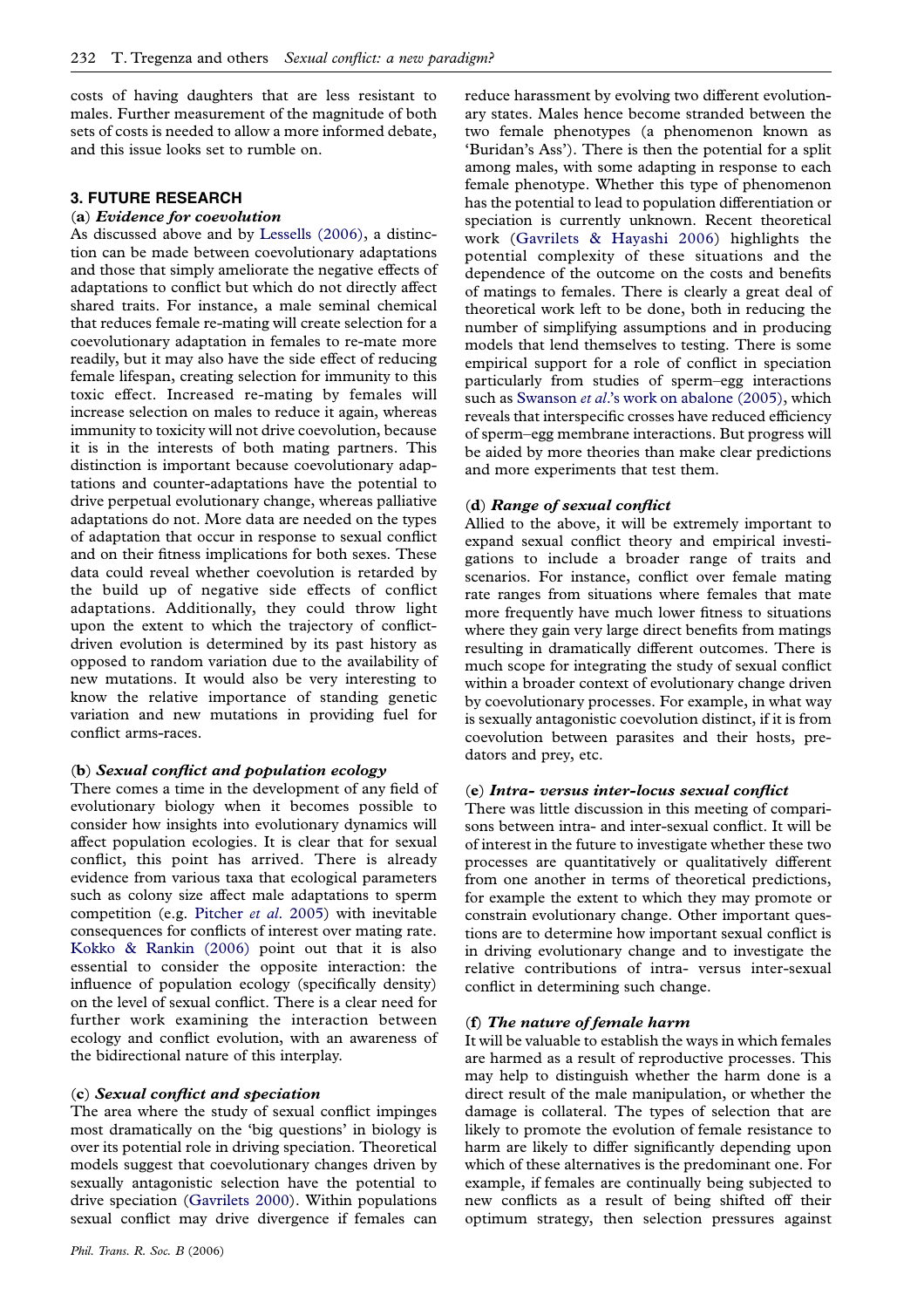<span id="page-4-0"></span>harm are likely to be variable and fitness costs of harm unpredictable.

# (g) Making predictions about the evolutionary dynamics of conflict

The population crosses approach illustrates a general issue in the field, which is that there is a lack of predictive theory which empiricists can use to design experiments. Part of the reason for this deficiency is discussed by [Rowe & Day \(2006\),](#page-5-0) specifically that the dynamics of conflict-driven evolution are expected to be very different during its initial establishment and spread, compared to the situation in which adaptations have gone to fixation. Hence, the detection of sexual conflict when it is being maintained at equilibrium requires a different methodology from that necessary during the origin and establishment phases. It is sometimes suggested that it may be possible to determine signatures of sexual conflict from examination and comparisons of sequence information. However, it is unlikely that such signatures, as distinct from those due to processes such as sperm competition and/or cryptic female choice, will be distinguishable from analysis of sequence data alone. There is a need to put such analyses together with information about the underlying mechanisms of sexual conflict in order to provide a theoretical framework that empiricists can use to make progress. As discussed by [Arnqvist \(2006\)](#page-5-0), an important distinction can be made between the maintenance of traits that have evolved in response to conflicts of interest and their origin, with the possibility that female sensory biases may be a much more common way of establishing sexual conflict than previously thought.

## (h) Sexual conflict is not confined to fruitflies

It was notable that of the seven empirical talks at the meeting, four were predominantly concerned with one small fly. Drosophila melanogaster has proved to be a superb model system for the study of sexual conflict and has been brilliantly exploited. However, the time is ripe for researchers to branch out into other fields. Although they tend to lack the molecular genetic tools that are available for flies, other systems have different advantages: insects such as bed-bugs have dramatic interspecific variability in conflict related traits [\(Siva-Jothy 2006\)](#page-5-0) and marine invertebrates allow direct observation of sperm–egg interactions [\(Swanson](#page-5-0) et al. 2006). There is a pressing need to investigate systems where the costs and benefits of mating do not confirm to a typical [Bateman \(1948\)](#page-5-0) type scenario in which males continue to gain benefits from large numbers of matings but females require only a few. For example, there are many instances where female remating is beneficial and hence direct costs of mating may not exist instead creating new conflicts over female receptivity. However, this does not preclude the operation of sexually antagonistic coevolution driven by sexual conflict. Instead, it will become important to identify traits whose effects conform to an antagonistic scenario. Investigation of species in which the sex roles are reversed, and in which the balance of power is assumed to have been altered between the sexes, should also prove extremely interesting. Even less studied in

relation to sexual conflict is the entire plant kingdom where genetic systems that must surely result in antagonistic selection abound. [Haig & Wilczek](#page-5-0) [\(2006\)](#page-5-0) discuss the cryptogams, plants with alternating diploid and haploid generations that are interdependent. Here, the haploid 'female' nourishes the diploid offspring setting up a conflict, not only between mother and offspring, but also between the maternal and paternal genomes as the paternal genome of offspring is likely to be unrelated to the mother. Postzygotic sexual conflict is predicted to promote genomic imprinting in bryophytes (i.e. liverworts, mosses and hornworts), where females invest in multiple offspring (that can be produced both sexually and asexually), and hence sexual conflict is expected to be rampant. Future research should provide evidence of the extent to which maternal resource provisioning to diploid offspring result in parent–offspring and maternal–paternal conflict in this understudied group.

## 4. IS SEXUAL CONFLICT A PARADIGM SHIFT?

The general impression from this meeting was that sexual conflict is a potentially significant force for driving evolutionary change. The antagonistic selection that characterizes sexual conflict distinguishes it from existing theory and ideas of sexual selection as envisaged by Darwin. Hence, in our view, the acceptance of sexual conflict as an evolutionary force can acceptably be called a paradigm shift. It seems to us that the change in view associated with the rise of the concept of sexual conflict has invigorated the field of sexual selection. Mating systems are now being reappraised in a new light, and original and exciting thinking abounds. The challenge within this field is now to provide a theoretical framework that can be used as a basis for empirical testing and to develop new and existing model systems to deliver studies that address the unique features of evolution driven by conflict as opposed to other forms of sexual selection.

We thank all those who attended the meeting and particularly our speakers and manuscript reviewers. The staff of the Royal Society and the Phil. Trans. Editorial office did the vast majority of the real organizational work and we are indebted to them. David Hosken and Locke Rowe made valuable comments on this manuscript.

T. Tregenza<sup>1</sup>

 $N.$  Wedell<sup>1</sup>

T. Chapman<sup>2</sup>  $May\ 2005$ 

 ${}^{1}$ Centre for Ecology and Conservation, University of Exeter in Cornwall, Tremough Campus, Penryn TR10 9EZ, UK (t.tregenza@exeter.ac.uk)

 $^{2}$ Department of Biology, University College London, Darwin Building, Gower Street, London WC1E 6BT, UK

#### **REFERENCES**

Andres, J. A. & Arnqvist, G. 2001 Genetic divergence of the seminal signal–receptor system in houseflies: the footprints of sexually antagonistic coevolution? Proc. R. Soc. B 268, 399–405. ([doi:10.1098/rspb.2000.1392](http://dx.doi.org/doi:10.1098/rspb.2000.1392))